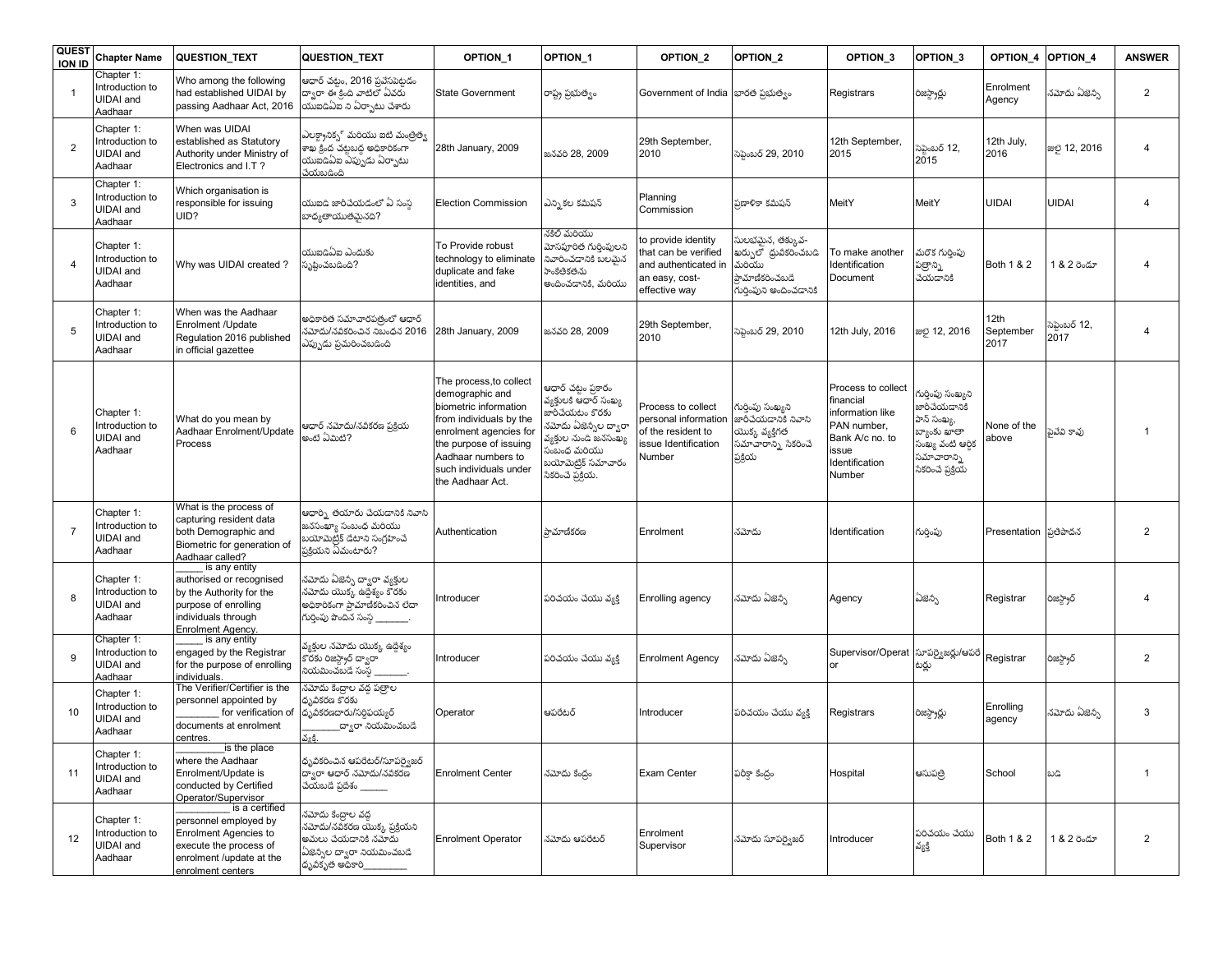| QUES <sub>1</sub><br><b>ION ID</b> | <b>Chapter Name</b>                                          | QUESTION_TEXT                                                                                                                                                                                                                        | QUESTION_TEXT                                                                                                                                                                                  | OPTION_1                                                                     | OPTION_1                         | OPTION_2                                                                                                                                                                                                                                                   | OPTION <sub>2</sub>                                                                                                                                                                                    | OPTION 3                                     | OPTION <sub>3</sub>                                        | OPTION 4             | <b>OPTION 4</b> | <b>ANSWER</b>  |
|------------------------------------|--------------------------------------------------------------|--------------------------------------------------------------------------------------------------------------------------------------------------------------------------------------------------------------------------------------|------------------------------------------------------------------------------------------------------------------------------------------------------------------------------------------------|------------------------------------------------------------------------------|----------------------------------|------------------------------------------------------------------------------------------------------------------------------------------------------------------------------------------------------------------------------------------------------------|--------------------------------------------------------------------------------------------------------------------------------------------------------------------------------------------------------|----------------------------------------------|------------------------------------------------------------|----------------------|-----------------|----------------|
| 13                                 | Chapter 1:<br>Introduction to<br>UIDAI and<br>Aadhaar        | Who among the following<br>ensures that only trained<br>and certified persons<br>handle the<br>enrolment/update process?                                                                                                             | నమోదు/నవీకరణ ప్రక్రియని శి <mark>క్షణ</mark><br>మరియు ధృవికృత అధికారులు<br>మాత్రమే నిర్వహించాలని ఈ క్రింది<br>వారిలో ఎవరు నిరారిస్తారు?                                                        | <b>UIDAI</b>                                                                 | <b>UIDAI</b>                     | Operator                                                                                                                                                                                                                                                   | ఆపరేటర్                                                                                                                                                                                                | Supervisor                                   | సూపర్యెజర్                                                 | Enrolment<br>Agency  | నమోదు ఏజెన్సి   | 4              |
| 14                                 | Chapter 1:<br>Introduction to<br><b>UIDAI</b> and<br>Aadhaar | is<br>responsible to conduct the<br>Certification exam for the<br>role of Operator/Supervisor                                                                                                                                        | ఆపరేటర్/సూపర్వైజర్ యొక్క<br>పాత్రకు ధృవీకరణ పరీకని<br>నిర్వహించడానికి<br>బాధ్యతాయుతమైనది.                                                                                                      | Introducer                                                                   | పరిచయం చేయు వ్యక్తి              | <b>Enrolment Agency</b>                                                                                                                                                                                                                                    | న <mark>మోదు ఏజెన</mark> ్సి                                                                                                                                                                           | Testing and<br>Certification<br>Agency       | పరీకా మరియు<br>ధృవికరణ ఏజెన్సి                             | Registrar            | రిజిస్ట్రార్    | 3              |
| 15                                 | Chapter 1:<br>Introduction to<br><b>UIDAI</b> and<br>Aadhaar | is a person<br>registered with the<br>Registrar and Authority<br>who confirms the identity of<br>a person who does not<br>have any valid POI and<br>POA.                                                                             | చెల్లుబాటు అయ్యే గుర్తింపు రుజువు<br>మరియు చిరునామా రుజువులు లేని<br>వ్యక్తి యొక్క గుర్తింపుని నిర్ధారించే<br>అధికారి మరియు రిజిస్ట్రార్ లో<br>వ్యక్తిగా నమోదు<br>అవుతాడు                      | Operator                                                                     | ఆపరేటర్                          | Introducer                                                                                                                                                                                                                                                 | పరిచయం చేయు వ్యకి                                                                                                                                                                                      | Enrolling agency                             | నమోదు ఏజెన్సి                                              | Agency               | ವಿಫನ್ಸಿ         | $\overline{2}$ |
| 16                                 | Chapter 1:<br>Introduction to<br><b>UIDAI</b> and<br>Aadhaar | is a person<br>registered with the<br>Registrar and Authority<br>who confirms the identity of<br>a person who does not<br>have any valid POI and<br>POA.                                                                             | చెల్లుబాటు అయ్యే గుర్తింపు రుజావు<br>మరియు చిరునామా రుజువులు లేని<br>వ్యక్తి యొక్క గుర్తింపుని నిర్ధారించే<br>అధికారి మరియు రిజిస్ట్రార్ లో<br>్షవ్యకిగా నమోదు<br>అవుతాడు.                     | Operator                                                                     | ఆపరేటర్                          | Introducer                                                                                                                                                                                                                                                 | పరిచయం చేయు వ్యక్తి                                                                                                                                                                                    | Enrolling agency                             | నమోదు ఏజెన్సి                                              | Agency               | ವಿಫನ್ಸಿ         | $\overline{2}$ |
| 17                                 | Chapter 1:<br>Introduction to<br>UIDAI and<br>Aadhaar        | Who are applicable to can<br>get the Aadhaar<br>Enrolment/Update done?                                                                                                                                                               | ఆధార్ నమోదు/నవీకరణ చేసుకోడానికి Operator<br>తగిన అర్హులు ఎవరు?                                                                                                                                 |                                                                              | ఆపరేటర్                          | An individual who<br>has resided in India<br>for a period or<br>periods amounting<br>in all to one hundred<br>and eighty-two days<br>(182) or more in the<br>twelve months<br>immediately<br>preceding the date<br>of application for<br>Aadhaar enrolment | ఆధార్ నమోదు కోసం<br>దరఖాస్తు తేదీకి<br>.<br>ముందుగానే పన్నెండు<br>నెలలో వంద ఎనభై రెండు<br>రోజులు (182) లేదా<br>అంతకంటే ఎక్కువ కాలం<br>మొత్తంలో లేదా కాల<br>వ్యవధిలో భారతదేశంలో<br>నివసిస్తున్న వ్యక్తి | <b>NRI</b>                                   | <b>NRI</b>                                                 | None of the<br>above | పైవేవీ కావు     | $\overline{2}$ |
| 18                                 | Chapter 1:<br>ntroduction to<br>UIDAI and<br>Aadhaar         | Enrolment Identification<br>Number (EID) is -digit<br>number allocated to<br>residents at the time of<br>enrolment.                                                                                                                  | నమోదు గుర్తింపు సంఖ్య (ఈఐడి)<br>నమోదు సమయంలో నివాసితులకు<br>కేటాయించు అంకెల సంఖ్య.                                                                                                             | 10                                                                           | 10                               | 12                                                                                                                                                                                                                                                         | 12                                                                                                                                                                                                     | 15                                           | 15                                                         | 28                   | 28              | $\overline{4}$ |
| 19                                 | Chapter 1:<br>ntroduction to<br><b>UIDAI</b> and<br>Aadhaar  | Resident is an individual<br>who has resided in India for<br>a period or periods<br>amounting in all to<br>days or more in the twelve<br>months immediately<br>preceding the date of<br>application for Aadhaar<br>Enrolment/Update. | ఆధార్ నమోదు/నవీకరణ కోసం<br>దరఖాస్తు చేసుకున్న తేదీకి మొత్తం<br>_రోజులు లేదా పన్నెండు <mark>నెలలో</mark><br>అన్ని రోజులలో లేదా అంతకుమించి<br>ఎక్కువ కాలం భారతదేశంలో<br>నివసిస్తున్న నివాసితులు. | 32                                                                           | 32                               | 61                                                                                                                                                                                                                                                         | 61                                                                                                                                                                                                     | 123                                          | 123                                                        | 182                  | 182             |                |
| 20                                 | Chapter 1:<br>Introduction to<br>UIDAI and<br>Aadhaar        | Which of the following<br>contact numbers can a<br>resident call for resolutions<br>to their concerns or<br>grievances related to<br>Aadhaar?                                                                                        | .<br>పాసితుడు ఆధార్ కి సంబందించిన<br>వారి వ్యవహారాలు లేదా సమస్యలను<br>పరిష్టించడానికి కింది వాటిలో ఏ<br>కాంటాక్ సంఖ్యను సంప్రదింపవచ్చు ?                                                       | 1947                                                                         | 1947                             | 2009                                                                                                                                                                                                                                                       | 2009                                                                                                                                                                                                   | 140                                          | 140                                                        | 108                  | 108             | $\overline{1}$ |
| 21                                 | Chapter 1:<br>Introduction to<br>UIDAI and<br>Aadhaar        | Aadhaar is unique because                                                                                                                                                                                                            | ఆధార్ ప్రత్యేకమైనది<br>ఎందుకంటే                                                                                                                                                                | No two residents will<br>have the same Aadhaar ఆధార్ సంఖ్యని కలిగి<br>number | ఏ ఇద్దరు నివాసితులు ఒకే<br>ఉండరు | A family can get a<br>unique recognized<br>ID                                                                                                                                                                                                              | ఒక కుటుంబం పత్యేక<br>.<br>గుర్తింపు ఐడిని పొందవచ్చు                                                                                                                                                    | A person can<br>avail two Aadhaar<br>numbers | ంక వ్యక్తి రెండు<br>ఆధార్ సంఖ్యలని<br>పొందవచు <sub>ఎ</sub> | None of the<br>above | పైవేవీ కావు     | $\mathbf{1}$   |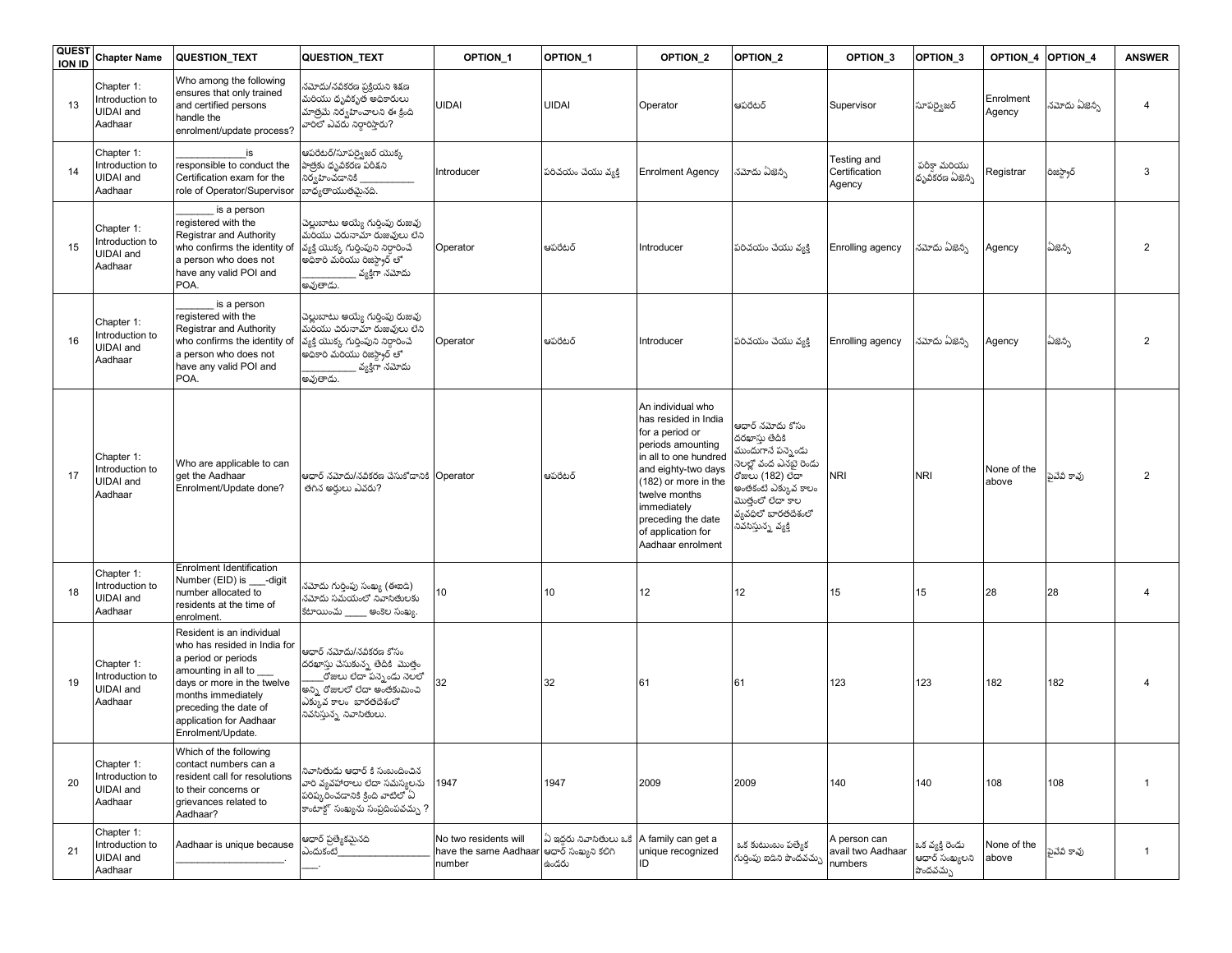| <b>QUEST</b><br><b>ION ID</b> | <b>Chapter Name</b>                                               | QUESTION_TEXT                                                                                                                                        | QUESTION_TEXT                                                                                                                                                       | <b>OPTION 1</b>                                         | OPTION 1                                    | OPTION_2                                                                                                      | OPTION_2                                                                                                                 | OPTION 3                                          | OPTION_3                                                                                   | OPTION 4                                                                                              | OPTION 4                                                                         | <b>ANSWER</b>  |
|-------------------------------|-------------------------------------------------------------------|------------------------------------------------------------------------------------------------------------------------------------------------------|---------------------------------------------------------------------------------------------------------------------------------------------------------------------|---------------------------------------------------------|---------------------------------------------|---------------------------------------------------------------------------------------------------------------|--------------------------------------------------------------------------------------------------------------------------|---------------------------------------------------|--------------------------------------------------------------------------------------------|-------------------------------------------------------------------------------------------------------|----------------------------------------------------------------------------------|----------------|
| 22                            | Chapter 1:<br>Introduction to<br>UIDAI and<br>Aadhaar             | Which of the following is<br>NOT a component of<br>enrollment setup?                                                                                 | క్రింది వాటిలో నమోదు ఏర్పాటులో<br>.<br>బాగం కానిది ఏది?                                                                                                             | Computer                                                | కంప్యూటర్                                   | Biometric device                                                                                              | బయోమెటిక్ పరికరం                                                                                                         | Bomb detector                                     | బాంబు డిటిక్టర్                                                                            | Iris scanner                                                                                          | ఐరిస్ స్కానర్                                                                    | 3              |
| 23                            | Chapter 1:<br>Introduction to<br>UIDAI and<br>Aadhaar             | Which of the given is true<br>about Aadhaar?                                                                                                         | ఇచ్చిన వాటిలో ఆధార్ గురించి ఏది<br>వాస్తవం?                                                                                                                         | An individual can<br>obtain multiple<br>Aadhaar numbers | ఒక వ్యక్తి బహుళ ఆధార్<br>సంఖ్యలని పొందవచ్చు | Aadhaar collects<br>financial information<br>of residents                                                     | ఆదార్ నివాసితుల<br>ಯುಕ್ಕು ಆರ್ಥಿ<br>సమాచారాన్ని సేకరిస్తుంది                                                              | Aadhaar can be<br>used as Proof of<br>Citizenship | పొరసత <sub>ని</sub> ం యొక్క<br><sub>.</sub><br>రుజువుగా ఆధార్<br><mark>ఉపయోగపడుతు</mark> ం | Aadhaar<br>enables<br>resident's<br>dentification<br>subject to<br>successful<br>"Authenticati<br>on" | విజయవంతమ <mark>న</mark><br>నివాసితుల<br>యొక్క గుర్తింపుని<br>కలిగి ఉంటుంది       | $\overline{4}$ |
| 24                            | Chapter 1:<br>Introduction to<br><b>UIDAI</b> and<br>Aadhaar      | Aadhaar uses which of the<br>given to uniquely identify<br>the resident?                                                                             | నివాసితుని ప్రత్యేకంగా గుర్తించడానికి<br>.<br>కింది వాటిలో దేనని ఆధార్<br>.<br>ఉపయోగిసుంది?                                                                         | Name and Address of<br>the resident                     | నివాసితుని యొక్క పేరు<br>మరియు చిరునామా     | Fingerprints                                                                                                  | వేలిముద్రలు                                                                                                              | Iris                                              | కనుగుడ్డు                                                                                  | Both 2 & 3                                                                                            | 2 & 3 రెండూ                                                                      | $\overline{4}$ |
| 25                            | Chapter 1:<br>Introduction to<br><b>JIDAI</b> and<br>Aadhaar      | Which of the given is true<br>about Aadhaar?                                                                                                         | ఇచ్చిన వాటిలో ఆధార్ గురించి ఏది<br>నిజం?                                                                                                                            | t is just another card                                  | ఇది కేవలం మరొక కారు                         | Will collect and<br>record demographic<br>and biometric<br>information for<br>generation of<br>Aadhaar Number | ఆధార్ సంఖ్య<br>.<br>జారీచేయడం కొరకు<br>జనసంఖ్యా మరియు<br>ಬಯೌಮಿಲ್ರೆక్<br>సమాచారాన్ని సేకరిస్తుంది<br>మరియు బద్ధపరుస్తుంది | Aadhaar will<br>replace all other<br>IDs          | ఆదార్ మిగిలిన<br>అన్ని ఐడీలని భర్తీ<br>చేస్తుంది                                           | Will collect<br>profiling<br>information.<br>such as<br>caste,<br>religion,<br>language               | కులం, మతం,<br>భాష వంట <mark>ి</mark><br>వ్యక్తిగత<br>సమాచారాన్ని<br>సేకరిస్తుంది | $\overline{2}$ |
| 26                            | Chapter 1:<br>Introduction to<br><b>UIDAI</b> and<br>Aadhaar      | is a<br>document to convey the<br>Aadhaar number to a<br>resident                                                                                    | నివాసితునికి ఆధార్ సంఖ్యని<br>తెలియచేసే ఒక పత్రం కాంబా                                                                                                              | Aadhaar letter                                          | ఆదార్ లేఖ                                   | <b>CIDR</b>                                                                                                   | సి ఐ డి ఆర్                                                                                                              | <b>UID</b>                                        | యు ఐ డి                                                                                    | Aadhaar<br>number                                                                                     | ఆధార్ సంఖ్య                                                                      | $\mathbf{1}$   |
| 27                            | Chapter 1:<br>Introduction to<br><b>UIDAI</b> and<br>Aadhaar      | Aadhaar will be used to<br>prove citizenship.                                                                                                        | పౌరసత్వాన్ని నిరూపించడానికి<br>.<br>ఆధార్ ఉపయోగపడుతుంది.                                                                                                            | <b>TRUE</b>                                             | ఒప్పు                                       | <b>FALSE</b>                                                                                                  | తప్పు                                                                                                                    |                                                   |                                                                                            |                                                                                                       |                                                                                  | $\overline{2}$ |
| 28                            | Chapter 1:<br>Introduction to<br>UIDAI and<br>Aadhaar             | Aadhaar will cover all<br>residents of India who are<br>residing in India for 180<br>days from the date of<br>Aadhaar enrolment/update               | ఆధార్ నమోదు/నవికరణ తేదీ నుండి<br>180 రోజుల వరకు భారతదేశంలో<br>నివసిస్తున్న మరియు భారతదేశం<br>యొక్క మొత్తం నివాసితులని ఆధార్<br>కవర్ చేస్తుంది.                      | <b>TRUE</b>                                             | ఒప్పు                                       | <b>FALSE</b>                                                                                                  | తప్పు                                                                                                                    |                                                   |                                                                                            |                                                                                                       |                                                                                  | -1             |
| 29                            | Chapter 1:<br>Introduction to<br><b>UIDAI</b> and<br>Aadhaar      | The vision of UIDAI is to<br>empower residents of India<br>with a unique identity and a<br>digital platform to<br>authenticate anytime,<br>anywhere. | ఎక్కడైనా, ఎప్పుడైనా<br>ప్రామాణీకరణకు ఒక ప్రత్యేక గుర్తింపుగా<br>.<br>మరియు డిజటల్ వేధికగా భారతదేశ<br>నివాసితులకి అధికారం ఇవ్వడమే<br>$\alpha$ waana $\alpha$ ws, es. | <b>TRUE</b>                                             | ఒప్పు                                       | <b>FALSE</b>                                                                                                  | తప్పు                                                                                                                    |                                                   |                                                                                            |                                                                                                       |                                                                                  |                |
| 30                            | Chapter 1:<br>Introduction to<br><b>UIDAI</b> and<br>Aadhaar      | Aadhaar is a 15-digit<br>number.                                                                                                                     | ఆధార్ 15 అంకెల సంఖ్య                                                                                                                                                | <b>TRUE</b>                                             | ఒప్పు                                       | <b>FALSE</b>                                                                                                  | తప్పు                                                                                                                    |                                                   |                                                                                            |                                                                                                       |                                                                                  | $\overline{2}$ |
| 31                            | Chapter 2: Child<br><b>Enrolment Lite</b><br><b>Client Manual</b> | What is the operating<br>system used in Child<br><b>Enrolment Lite Client?</b>                                                                       | చైల్డ్ ఎన్రోల్మెంట్ లైట్ క్లైంట్ లో<br>వాడబడే ఆపరేటింగ్ సిస్టం ఏమిటి?                                                                                               | Windows                                                 | విండోస్                                     | iOS                                                                                                           | ఐ.ఒ.ఎస్                                                                                                                  | Linux                                             | లినకృ్                                                                                     | Android                                                                                               | ఆంధ్రాయిడ్                                                                       | $\overline{4}$ |
|                               | Chapter 2: Child<br>Enrolment Lite<br><b>Client Manual</b>        | What are the documents to<br>be collected for enrolment<br>in Child Enrolment Lite<br>Client?                                                        | చైల్డ్ ఎన్రోల్మెంట్ లైట్ క్లైంట్ ద్వారా<br>ఎన్రోల్మెంట్ చేయడానికి కావలసిన<br>డాక్యుమేంట్స <sub>్</sub> ఏమిటి?                                                       | POI                                                     | పి.ఒ.ఐ                                      | <b>POA</b>                                                                                                    | ಪಿ.ಒ.ಎ                                                                                                                   | POR                                               | పి.ఒ.ఆర్                                                                                   | None of<br>these                                                                                      | పై వేవియు కాదు                                                                   |                |
| 33                            | Chapter 2: Child<br><b>Enrolment Lite</b><br><b>Client Manual</b> | Who can get enrolled in<br>Child Enrolment Lite Client?                                                                                              | చైల్డ్ ఎన్రోల్మెంట్ లైట్ క్లైంట్ ద్వారా<br>ఎవరు ఎన్రోల్ కావచ్చు?                                                                                                    | children less than 5<br>years of age                    | 5 సవంత్సరముల లోపు<br>పిల్లలు                | children more than<br>5 years of age                                                                          | 5 సవంత్సరముల పై<br>బడిన పిల్లలు                                                                                          | Any age                                           | ఎ వయసు<br>పిల్లలైనా                                                                        | None of<br>these                                                                                      | పై వేవియు కాదు                                                                   | $\mathbf{1}$   |
| 34                            | Chapter 2: Child<br><b>Enrolment Lite</b><br><b>Client Manual</b> | Name the device used for<br>enrolment in Child<br>Enrolment Lite Client?                                                                             | చైల్డ్ ఎన్రోల్మెంట్ లైట్ క్లైంట్ లో<br>వాడబడే పరికరము పేరు ఏమిటి?                                                                                                   | Tablet                                                  | టాబ్లెట్                                    | Laptop                                                                                                        | లాఫ్టాప్                                                                                                                 | Desktop                                           | డెస్ట్ టాప్                                                                                | None of<br>these                                                                                      | పై వేవియు కాదు                                                                   | $\mathbf{1}$   |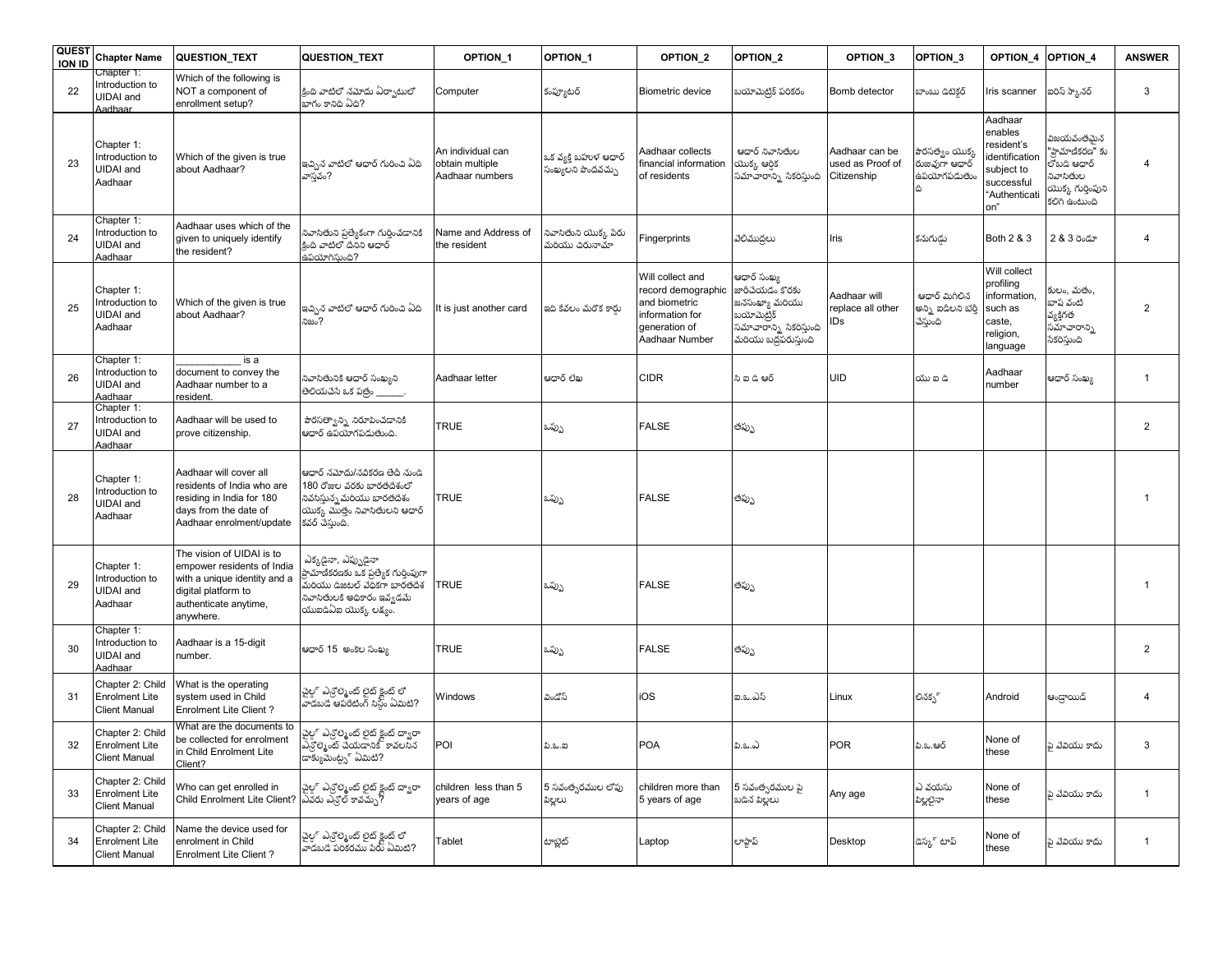| <b>QUEST</b><br><b>ION ID</b> | <b>Chapter Name</b>                                               | <b>QUESTION TEXT</b>                                                                                          | <b>QUESTION TEXT</b>                                                                      | <b>OPTION 1</b>                        | OPTION 1                                       | OPTION <sub>2</sub>                                | OPTION <sub>2</sub>                                                     | OPTION 3                                                    | OPTION_3                                                         | OPTION 4                                                                                             | OPTION 4                         | <b>ANSWER</b>  |
|-------------------------------|-------------------------------------------------------------------|---------------------------------------------------------------------------------------------------------------|-------------------------------------------------------------------------------------------|----------------------------------------|------------------------------------------------|----------------------------------------------------|-------------------------------------------------------------------------|-------------------------------------------------------------|------------------------------------------------------------------|------------------------------------------------------------------------------------------------------|----------------------------------|----------------|
| 35                            | Chapter 2: Child<br><b>Enrolment Lite</b><br>Client Manual        | How is the packet<br>uploaded from Child<br>Enrolment Lite Client ?                                           | .<br>ఎల్జ్ ఎన్రోల్మెంట్ లైట్ క్లైంట్ ద్వారా<br>ప్యాకెట్ ఏవిధంగా అప్ లోడ్ చేయ<br>బడుతుంది? | Through SFTP                           | ఎ.ఎస్.టి.పి దాంరా                              | Upload option in<br>Child Enrolment Lite<br>Client | వైల్ ఎన్టిల్మెంట్ లైట్<br>క్లేంట్ లో వున్న అప్ లోడ్<br>.<br>ఆపన్ ద్వారా | <b>Joload Portal</b>                                        | అప్ లోడ్ పోరల్<br>ద్వారా                                         | None of<br>these                                                                                     | పె వేవియు కాదు                   | $\overline{2}$ |
| 36                            | Chapter 2: Child<br><b>Enrolment Lite</b><br><b>Client Manual</b> | Which of the following is a<br>feature of Child Enrolment<br>Lite Client?                                     | విటిలో చైల్డ్ ఎన్రోల్మెంట్ లైట్ క్లైంట్<br>కు సంబందంచిన లక్షణము ఏమీటి?                    | Child Enrollment                       | చైల్గా ఎన్టోల్మెంట్                            | Information sharing<br>consent                     | .<br>పూచారము ఇతరులకు<br>ఇచ్చే ఆప్షన్                                    | Demographic<br>update                                       | <b>'మోగ్రాఫిక్ అప్</b><br>డిట్                                   | <b>Biometric</b><br>update                                                                           | బయోమెట్రిక్ అప్<br>డేట్          | $\overline{1}$ |
| 37                            | Chapter 2: Child<br><b>Enrolment Lite</b><br><b>Client Manual</b> | During enrolment in Child<br><b>Enrolment Lite Client</b><br>tablet needs to be<br>connected to internet      | ఎన్రోల్మెంట్ చేయునప్పుడు టాబ్లెట్<br>.<br>ను ఇంటర్నెట్ కు జత చేసి ఉంచాలి.                 | Yes                                    | అవును                                          | No                                                 | కాదు                                                                    | <b>Child Enrolment</b><br>Lite Client also<br>works offline | చైల్డ్ ఎన్రోల్మెంట్<br>లైట్ క్లైంట్ ఆప్ లైన్<br>లో పని చేస్తుంది | Vone of<br>these                                                                                     | పె వేవియు కాదు                   | $\overline{1}$ |
| 38                            | Chapter 2: Child<br><b>Enrolment Lite</b><br><b>Client Manual</b> | Can child get enrolled if<br>aadhaars of both parents<br>are unavailable?                                     | తల్లిదండ్రుల ఇద్దరి ఆధార్ లు<br>లేకపోయినప్పటికీ చైల్ల ఎన్టోల్<br>కావచ్చు                  | <b>No</b>                              | కాదు                                           | Yes                                                | అవును                                                                   |                                                             |                                                                  |                                                                                                      |                                  | $\overline{1}$ |
| 39                            | Chapter 2: Child<br><b>Enrolment Lite</b><br><b>Client Manual</b> | If the name of child is not<br>available what can be used<br>in name option?                                  | పేరు పెట్టని చైల్లో విషయం లో<br>ఎన్ట్మెంట్ ఎలా చేస్తారు?                                  | Can be left blank                      | పేరు బ్రాంక్ గా ఉంచవచున                        | Baby one/two/<br>of <mother name=""></mother>      | బేబీ <mark>వన్/బేబీ టు ఎ</mark> ుంచి<br>తల్లి పేరు                      | only mother's<br>name                                       | తల్లి పేరు మాత్రమే                                               | only father's<br>name                                                                                | తండ్రి పేరు<br>మాత్రమే           | $\overline{2}$ |
| 40                            | Chapter 2: Child<br><b>Enrolment Lite</b><br><b>Client Manual</b> | Whose photograph is<br>captured in Child<br><b>Enrolment Lite Client?</b>                                     | చైల్డ్ ఎన్రోల్మెంట్ లైట్ క్లైంట్ కు<br>సంబందంచిన లక్షణము ఏమిటి?                           | Mother's                               | తల్లి ఫోటో మాత్రమే                             | Father's                                           | తండి ఫోటో మాత్రమే                                                       | Operator's                                                  | ఆపరేటర్                                                          | Child                                                                                                | చైల్గ                            | $\overline{4}$ |
| 41                            | Chapter 2: Child<br><b>Enrolment Lite</b><br><b>Client Manual</b> | For acknowledgement of<br>EID, what communication<br>method is used in Child<br><b>Enrolment Lite Client?</b> | ఇ.ఐ.డి కమ్యూనికేషన్ చైల్గ్<br>ఎన్రింట్ లైట్ లో ఏ విధంగా<br>చేస్తారు?                      | Mobile number                          | మొబైల్ నెంబర్                                  | Email                                              | ఇ-మెయిల్                                                                | <b>Ack Print</b>                                            | అస్కి ప్రింట్                                                    | Both mobile<br>& email                                                                               | మొబైల్ అండ్ ఇ-<br><br>మయిల్ కూడా | $\overline{1}$ |
| 42                            | Chapter 2: Child<br><b>Enrolment Lite</b><br><b>Client Manual</b> | Single finger print scanner<br>device can be used with<br>Child Enrolment Lite Client                         | చైల్డ్ ఎన్రోల్మెంట్ లైట్ క్లైంట్ లో<br>సింగల్ డివైస్ ఉపయోగిస్తారు                         | Yes                                    | అవును                                          | <b>No</b>                                          | కాదు                                                                    |                                                             |                                                                  |                                                                                                      |                                  | $\overline{1}$ |
| 43                            | Chapter 2: Child<br><b>Enrolment Lite</b><br><b>Client Manual</b> | How acknowlegement EID<br>is communicated in Child<br><b>Enrolment Lite Client?</b>                           | ఇ.ఐ.డి కమ్యూనికేషన్ చైల్ల్<br>ఎన్టిల్మెంట్ లైట్ లో ఏ విధంగా<br>చేస్తారు?                  | Resident will get a call<br>from UIDAI | యు.ఐ.డి.ఎ.ఐ నివాసి కు<br>ఫోన్ ద్వారా చెప్తుంది | Resident will get a<br>confirmation by post        | లూ దాండి                                                                | Resident wil get<br>an<br>acknowledgment<br>slip            | నివాసి రశీదు<br>పొందుతాడు                                        | Resident will<br>get an<br>acknowledg<br>ment<br>message on<br>the<br>registered<br>mobile<br>number |                                  |                |
| 44                            | Chapter 2: Child<br>Enrolment Lite<br><b>Client Manual</b>        | Biometric authentication is<br>necessary for operator<br>login?                                               | ఆపరేటర్ లాగిన్ కొరకు బయోమెటిక్<br>అధీకుతం తప్పనిసరి                                       | <b>TRUE</b>                            | ఒప్పు                                          | <b>FALSE</b>                                       | తప్పు                                                                   |                                                             |                                                                  |                                                                                                      |                                  | $\overline{1}$ |
| 45                            | Chapter 2: Child<br><b>Enrolment Lite</b><br><b>Client Manual</b> | Which of these are<br>mandatory fields in<br>Demographic Information?                                         | డెమోగ్రాఫిక్ సమాచార సేకరణలో ఈ<br>వి <mark>వరాలు తప్పనిసరి</mark>                          | Name                                   | పేరు                                           | Age                                                | వయసు                                                                    | Gender                                                      | లింగము                                                           | All of the<br>Above                                                                                  | పైవన్ని యు                       | $\overline{4}$ |
| 46                            | Chapter 2: Child<br><b>Enrolment Lite</b><br><b>Client Manual</b> | Is the address being<br>captured in enrolment<br>through Child Enrolment<br>Lite Client?                      | చైల్డ్ ఎన్రోల్మెంట్ లైట్ క్లైంట్ లో<br>చిరునామా తీసుకోబడుతుండా?                           | N <sub>O</sub>                         | కాదు                                           | <b>YES</b>                                         | అవును                                                                   |                                                             |                                                                  |                                                                                                      |                                  | $\overline{1}$ |
| 47                            | Chapter 2: Child<br><b>Enrolment Lite</b><br><b>Client Manual</b> | For enrolment of child.<br>availability of whose<br>aadhaar number is<br>mandatory?                           | చైల్డ్ ఎన్రోల్మెంట్ చేయునప్పుడు<br>ఎవరి ఆధార్ నెంబర్ తప్పనిసరి?                           | Mother's                               | తల్లి                                          | Father's                                           | తండ్రి                                                                  | Gaurdian                                                    | సంరక్షకుడు                                                       | Either of<br>option 1 & 2                                                                            | తల్లి లేక తండ్రి                 | $\overline{4}$ |
| 48                            | Chapter 2: Child<br><b>Enrolment Lite</b><br><b>Client Manual</b> | s any local language<br>configurable in Child<br><b>Enrolment Lite Client?</b>                                | చైల్డ్ ఎన్రోల్మెంట్ లైట్ క్లైంట్ లో<br>ప్రాంతీయ బాష క్రోడ్కరించ<br>బడుతుండా?              | <b>NO</b>                              | కాదు                                           | <b>YES</b>                                         | అవును                                                                   |                                                             |                                                                  |                                                                                                      |                                  | -1             |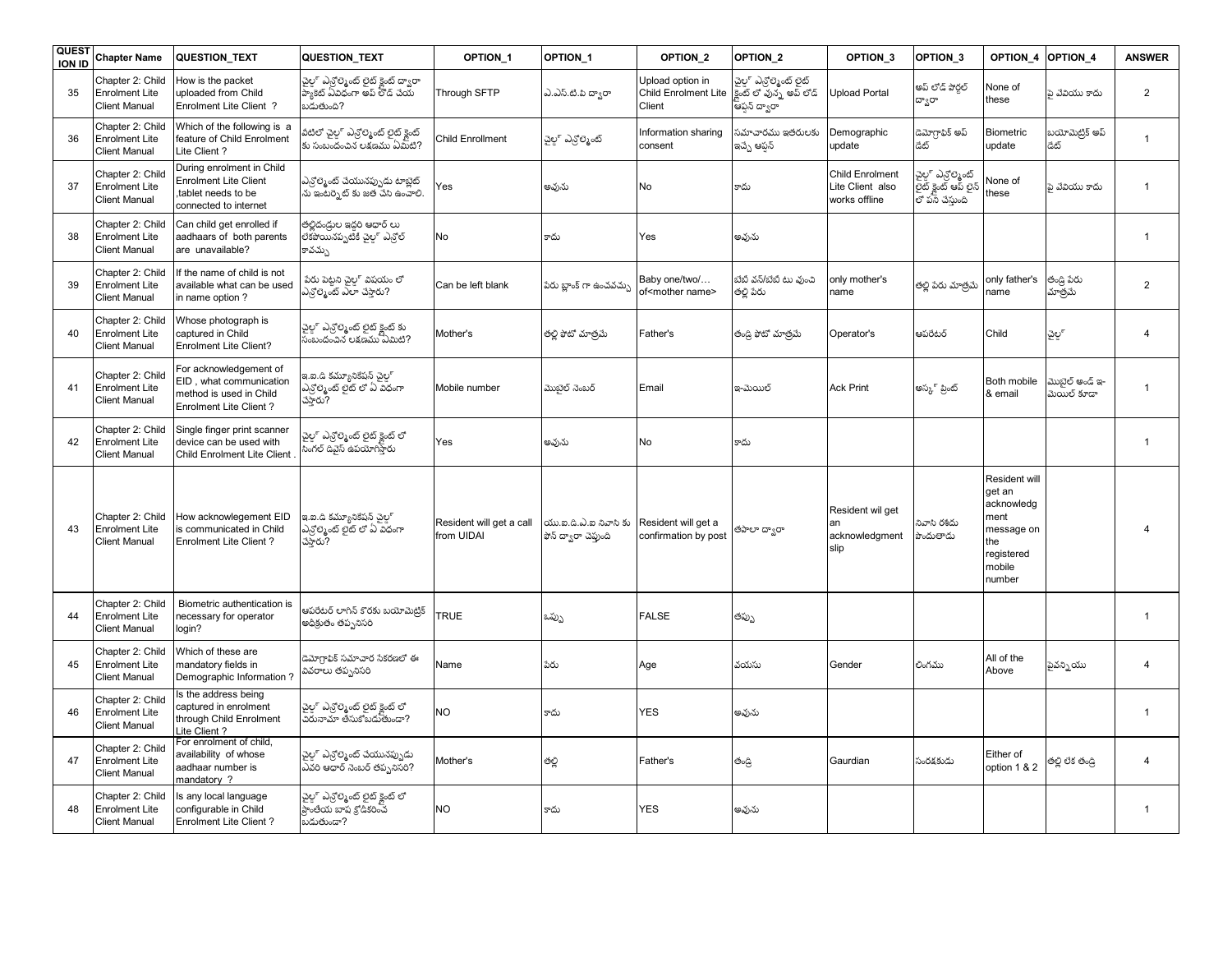| <b>QUEST</b><br><b>ION ID</b> | <b>Chapter Name</b>                                               | <b>QUESTION TEXT</b>                                                                                                                                                        | <b>QUESTION_TEXT</b>                                                                                     | <b>OPTION 1</b>               | OPTION <sub>1</sub>               | OPTION <sub>2</sub>             | OPTION <sub>2</sub>                    | OPTION 3                       | OPTION 3                                      |                           | OPTION 4 OPTION 4 | <b>ANSWER</b>  |
|-------------------------------|-------------------------------------------------------------------|-----------------------------------------------------------------------------------------------------------------------------------------------------------------------------|----------------------------------------------------------------------------------------------------------|-------------------------------|-----------------------------------|---------------------------------|----------------------------------------|--------------------------------|-----------------------------------------------|---------------------------|-------------------|----------------|
| 49                            | Chapter 2: Child<br><b>Enrolment Lite</b><br><b>Client Manual</b> | Can child get enrolled in<br>Child Enrolment Lite Client<br>if only aadhaars of both the<br>parents are available, but<br>both the parents are not<br>physically avilable ? | తల్లి తండ్రులు ఇద్దరు<br>లేకపోయినప్పటికీ, ఇద్దరి ఆధార్<br>నంబర్న వుంటి చైల్డ ఎన్రింట్<br>సాధ్యమవుంతుందా? | Yes                           | అవును                             | <b>NO</b>                       | కాదు                                   |                                |                                               |                           |                   | $\overline{2}$ |
| 50                            | Chapter 2: Child<br><b>Enrolment Lite</b><br><b>Client Manual</b> | <b>Which Biometric</b><br>authetication is used in<br>Child Enrolment Lite Client                                                                                           | ఏ విధమైన బయోమెట్రిక్ అధీక్రుతం<br>'చైల్డ్' ఎన్రోల్మెంట్ లైట్ క్లైంట్ లో<br>'వాడతారు?                     | Iris                          | ఐరిస్                             | Fingerprint                     | వేలిముద్రలు                            | <b>OTP</b>                     | ఒ.టి.పి                                       | None of<br>these          | పై వేవియు కాదు    | $\overline{2}$ |
| 51                            | Chapter 2: Child<br><b>Enrolment Lite</b><br><b>Client Manual</b> | Does Child Enrolment Lite<br>Client support Iris scan<br>devices for Authentication?                                                                                        | ఏ విధమైన బయోమెట్రిక్ అధీక్రుతం<br>, చైల్డ్ ఎన్రోల్మెంట్ లైట్ క్లైంట్<br>-<br>వాడతారు?                    | <b>NO</b>                     |                                   | <b>YES</b>                      |                                        |                                |                                               |                           |                   |                |
| 52                            | Chapter 2: Child<br><b>Enrolment Lite</b><br><b>Client Manual</b> | Who carries out the Client<br>Registration process in<br>Child Enrolment Lite Client                                                                                        | చైల్గా ఎన్టోల్మెంట్ లైట్ క్లైంట్ లో<br>రీజస్ట్రేషన్ ప్రాసెస్ ఎవరు చేస్తారు?                              | Registrar admin               | రిజిస్ట్రార్ అడ్మిన్              | EA admin/<br>Nominated Official | ఇ.ఆ అడ్మిన్/నోమినతే<br>చేయబడిన అధికారి | child                          | ವ್ದಿಲ್                                        | None of<br>these          | పె వేవియు కాదు    | $\overline{2}$ |
| 53                            | Chapter 2: Child<br><b>Enrolment Lite</b><br><b>Client Manual</b> | Operator can enroll on<br>Child Enrolment Lite Client<br>after ___.                                                                                                         | ఆపరేటర్ ఈ విధంగా చేసిన తర్వాత<br>మాత్రమే చైల్డ్" ఎన్రోల్మెంట్<br>చేయగలడు?                                | <b>Adding Operator</b>        | ఆపరేటర్ అనుసంధానం<br>చేసిన తర్వాత | <b>Operator Verification</b>    | ఆపరేటర్ వెరిఫికేషన్                    |                                |                                               |                           |                   | $\overline{1}$ |
| 54                            | Chapter 2: Child<br><b>Enrolment Lite</b><br><b>Client Manual</b> | Is the name of child<br>mandatory for enrolment in<br>Child Enrolment Lite Client                                                                                           | చైల్డ్ ఎన్రోల్మెంట్ లైట్ క్లైంట్ లో<br>ఛైల్ పేరు తప్పనిసరా?                                              | Yes                           |                                   | No                              |                                        |                                |                                               |                           |                   | $\overline{2}$ |
| 55                            | Chapter 2: Child<br><b>Enrolment Lite</b><br><b>Client Manual</b> | How enrolment location is<br>captured in Child<br><b>Enrolment Lite Client?</b>                                                                                             | చైల్డ్ ఎన్రోల్మెంట్ లైట్ క్లైంట్ లో<br>చైల్డ్ ఎన్రోల్మెంట్ లొకేషన్ ను ఎ<br>విధంగా సూచిస్తారు?            | Manual data entry             | మానుఅల్ నుఅల్ డేటా<br>ಎಟ್ರಿ       | With GPS dongle                 | జి.పి.ఎస్ దొంగలే దాంరా                 | Input during<br>registration   | రిజస్ట్రేషన్<br>అప్పుడు ఎంటర్<br>చేయడం ద్వారా | None of<br>these          | పె వేవియు కాదు    | $\overline{2}$ |
| 56                            | Chapter 2: Chilc<br><b>Enrolment Lite</b><br><b>Client Manual</b> | Can child be enrolled in<br>Child Enrolment Lite Client<br>if only EID of either parent<br>is available?                                                                    | తల్లి తండ్రులు ఎవరో ఒకరిది ఆధార్<br>నెంబర్ ఎంటి, చైల్ ఎన్టిల్మెంట్<br>.<br>సాధ్యమవుంతుందా?               | <b>NO</b>                     | కాదు                              | yes                             | అవును                                  |                                |                                               |                           |                   | $\overline{1}$ |
| 57                            | Chapter 2: Child<br><b>Enrolment Lite</b><br><b>Client Manual</b> | After entering the Aadhaar<br>in parent Aadhaar tab what<br>does red colour reflect?                                                                                        | .<br>పరెంట్ ఆధార్ నెంబర్ ఎంటర్ చేసిన<br>తర్వాత ట్యాబు లో కనబడి రెడ్ కలర్<br>దినిని సూచిస్తుంది?          | Valid aadhaar                 | ఆధార్ సరియైనది                    | Invalid aadhaar                 | సరియైన ఆధార్ కాదు                      | Parent absent                  | పీరెంట్ రాలేదు                                | Parent<br>present         | పేరెంట్ వచ్చాడు   | $\overline{2}$ |
| 58                            | Chapter 2: Child<br><b>Enrolment Lite</b><br><b>Client Manual</b> | Photograph captured in<br>Child Enrolment Lite Client<br>contains                                                                                                           | చైల్డ్ ఎన్రోల్మెంట్ లైట్ క్లైంట్ లో<br>తీసిన ఫోటో ఎవరిది వుంటుంది?                                       | Photo of child with<br>mother | తల్లి మరియు చైల్గ్                | Photo of child with<br>Father   | తండ్రి మరియు చైల్గ్                    | Only Child's photo             | చైల్డ్ ఫోటో<br>మాత్రమే                        | Family photo  కుటుంబ ఫోటో |                   | 3              |
| 59                            | Chapter 2: Child<br><b>Enrolment Lite</b><br><b>Client Manual</b> | Child Enrolment Lite Client<br>can be Synched<br>through                                                                                                                    | చైల్డ్ ఎన్రోల్మెంట్ లైట్ క్లైంట్ సింక్<br>ఎలా చేస్తారు-----?                                             | Setting icon in home<br>page  | సెట్టింగ్ ఐకాన్ ఇన్ హోం<br>ುಜ     | Upload icon in home<br>page     | అప్ లోడ్ ఐకాన్ ఇన్ హోం<br>పేజి         | Enrolment icon in<br>home page | ఎన్రోల్మెంట్ ఐకాన్<br>ఇన్ హోం పేజి            | None of<br>these          | పై వేవియు కాదు    | $\overline{1}$ |
| 60                            | Chapter 2: Child<br><b>Enrolment Lite</b><br><b>Client Manual</b> | Can Child Enrolment Lite<br>Client support addition of<br>more than one operator?                                                                                           | చైల్గా ఎన్టోల్మెంట్ లైట్ క్లైంట్ సింక్ లో<br>ఒకరి కంటే ఎక్కువ ఆపరేటర్ ను<br>సచేస్తుందా?                  | Yes                           | అవును                             | <b>NO</b>                       | కాదు                                   |                                |                                               |                           |                   | $\overline{1}$ |
| 61                            | Chapter 2: Child<br><b>Enrolment Lite</b><br><b>Client Manual</b> | What is required for the de-<br>registration of Child<br><b>Enrolment Lite Client?</b>                                                                                      | చైల్డ్ ఎన్రోల్మెంట్ లైట్ క్లైంట్ లో డి-<br>రిజిస్ట్రేషన్ చేయాలంట్ ఏమి కావాలి?                            | EA code                       | ఇ.ఎ కోడ్                          | Registrar code                  | రిజస్ట్రార్ కోడ్                       | EA login<br>credentials        | ఇ.ఎ లాగిన్<br>వివరములు                        | None of<br>these          | పె వేవియు కాదు    | 3              |
| 62                            | Chapter 2: Child<br><b>Enrolment Lite</b><br><b>Client Manual</b> | Is it possible to complete<br>child enrolment in Child<br><b>Enrolment Lite Client</b><br>without photograph?                                                               | చైల్గ్ ఎన్రోల్మెంట్ లైట్ క్లైంట్ లో<br>ఎన్రోల్మెంట్  ఫోటో లేకుండా<br>.<br>సాధ్యమవుతుందా?                 | <b>NO</b>                     | కాదు                              | Yes                             | అవును                                  |                                |                                               |                           |                   | $\mathbf{1}$   |
| 63                            | Chapter 2: Child<br><b>Enrolment Lite</b><br><b>Client Manual</b> | Is there a option of<br>Capturing demographic<br>details in local language in<br>Child Enrolment Lite Client                                                                | చైల్డ్ ఎన్రోల్మెంట్ లైట్ క్లెంట్ లో<br>ప్రాంతీయ బాషలో డెమోగాఫిక్<br>వివరములను పొందుపరచే విలుందా?         | <b>NO</b>                     | కాదు                              | Yes                             | అవును                                  |                                |                                               |                           |                   | $\overline{1}$ |
| 64                            | Chapter 2: Child<br><b>Enrolment Lite</b><br><b>Client Manual</b> | Can Child Enrolment Lite<br>Client work without<br>biometric authentication<br>device?                                                                                      | బయోమెటిక్ అధీకృత పరికరము<br>లేకుండా చైల్గా ఎన్రోల్మెంట్ లైట్ క్లెంట్<br>పని చేస్తుందా?                   | Yes                           | అవును                             | <b>NO</b>                       | కాదు                                   |                                |                                               |                           |                   | $\overline{2}$ |